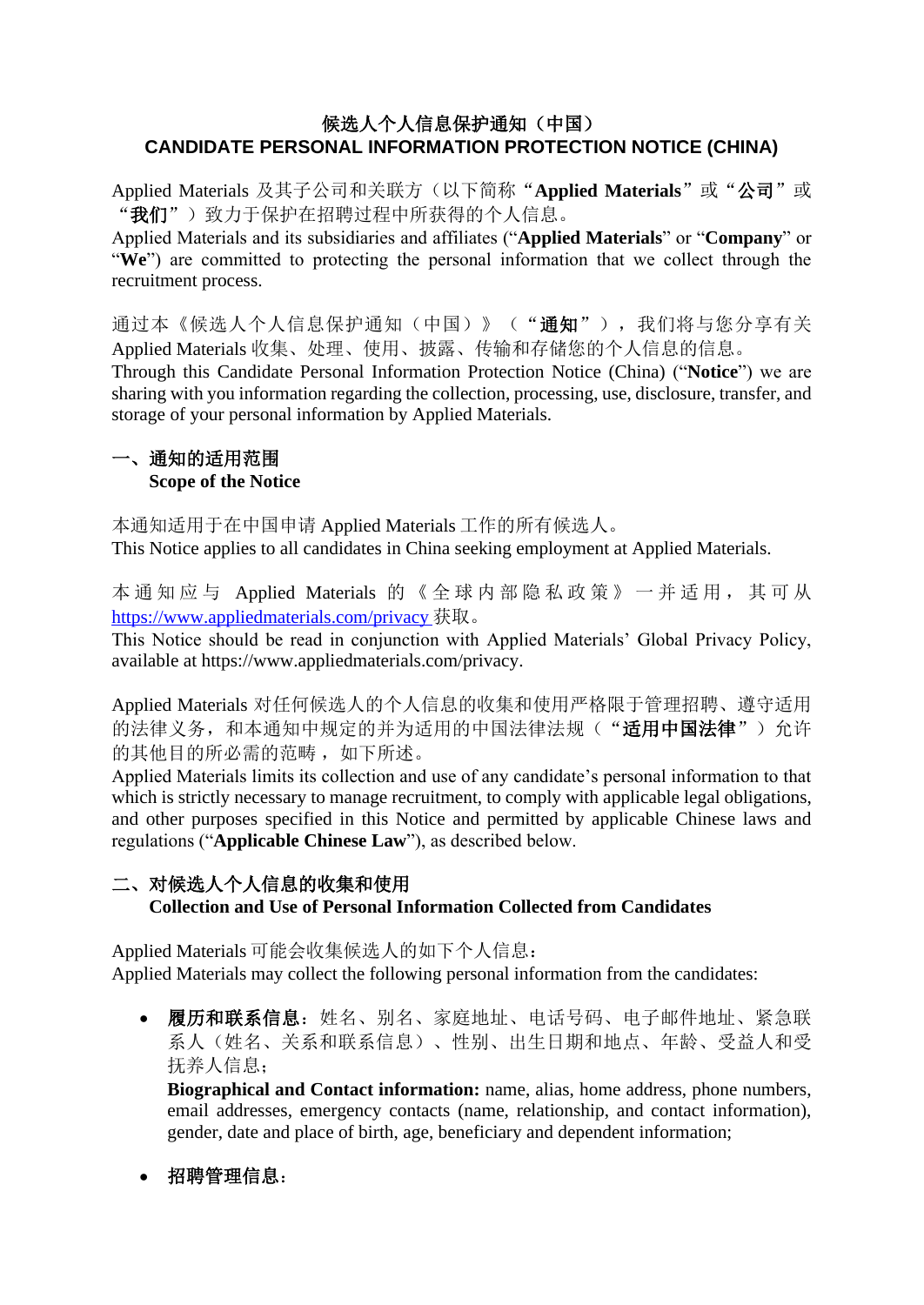#### **Recruitment administration information:**

o 简历/简历、求职信、专业和工作经验(公司、地点、受雇日期、职位、 职责描述)、教育背景(例如您的教育水平、您就读的学校、入学时间、 学位、证书或其他教育资格,以及您的成绩单或培训记录)、专业资格 (如执照和证书)和其他相关技能(如语言);

resume/CV, cover letter, professional and work experience (company, location, dates of employment, title, description of responsibilities), educational background (such as your level(s) of education, the schools you attended and when you were in attendance, degrees, certifications or other educational qualifications you earned, and your transcripts or training records), professional qualifications (such as licenses and certifications), and other relevant skills (such as languages);

o 作为招聘过程的一部分进行的评估、评价或其他审查的结果;

results from assessments, evaluations, or other reviews conducted as part of the recruitment process;

- o 国籍与公民身份; nationality and citizenship status;
- o 婚姻与家庭状况; marital or familial status;
- o 残疾状况; disability status;
- o 有关行为和/或其他纪律事项的信息;

information on conduct and/or other disciplinary matters;

- o 背景调查结果; background check outcomes;
- o 工作限制或住宿; work restrictions or accommodations;
- o 刑事犯罪与信用记录; criminal conviction and credit history;
- o 参考资料; references;
- o 现有薪资及期待薪资;

current compensation and expectations

o 照片;

photos;

o 视频;

videos;

o 根据公司政策和法律通过在线或现场面试提供的任何个人数据;

any personal data provided through online or in-person interviews in compliance with Company policy and law;

- o 其他媒体记录,包括您提供的记录; 和 other media recordings, including those provided by you; and
- o 出于安全目的,通过闭路电视(或"**CCTV**")拍摄的监控视频; video surveillance through Closed Circuit Television or "**CCTV**") for security purposes;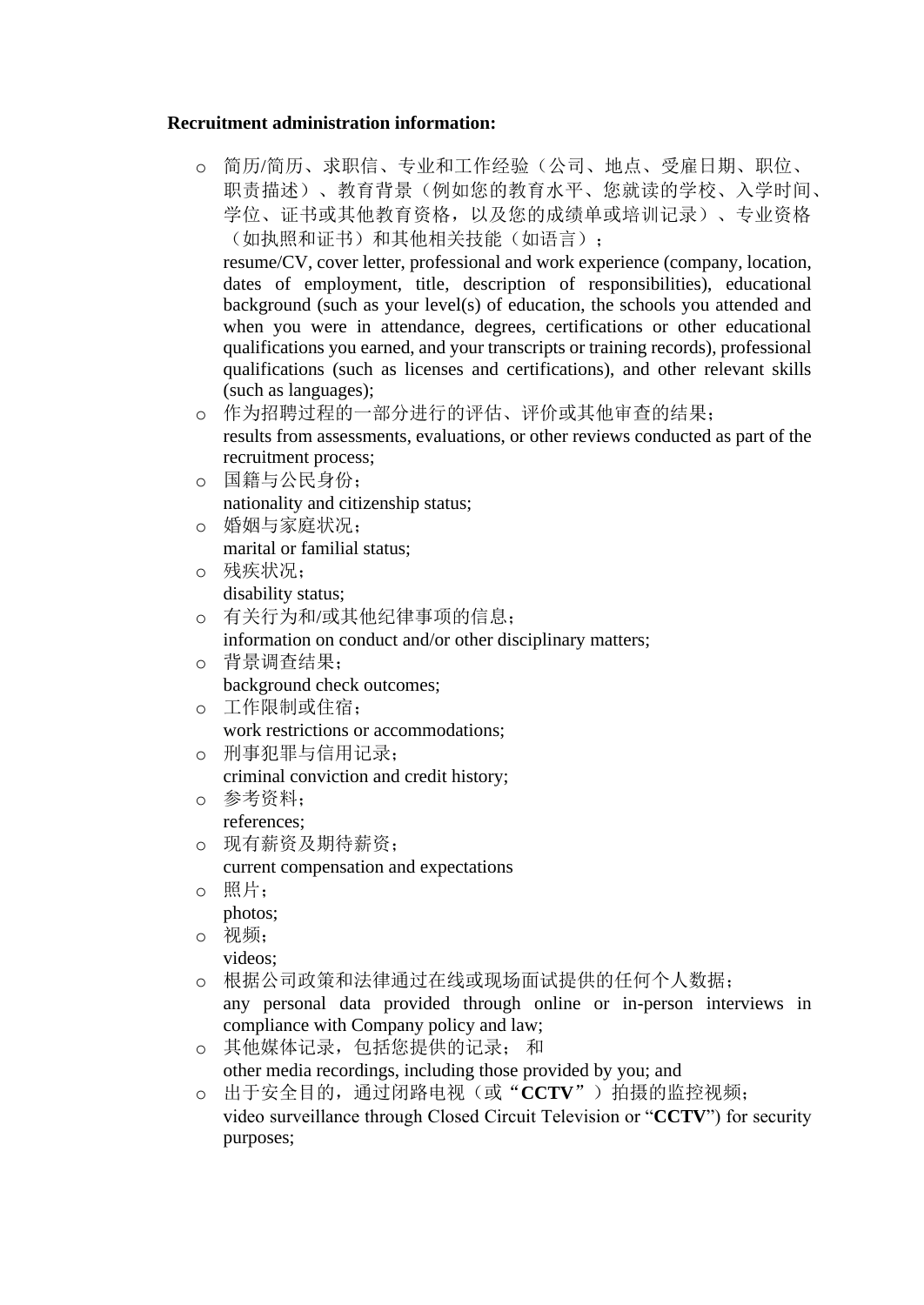• 费用和旅行信息:例如作为面试过程的一部分进行的旅行的详细信息,以及您 在面试过程中产生的费用;

**Expenses and Travel Information**: such as details of travel that you undertake as part of the interview process, and expenses you incur in connection with your interview process;

• 国内身份号码: 居民身份证、护照、驾驶执照详细信息、签证信息和用于识别 的照片;

**National ID numbers**: Resident identification card, passports, driving license details, visa information, and photographs for identification;

• 其他与面试相关的信息:例如您选择与我们分享的任何个人信息,或者我们从 第三方收到的与您的候选人资格、您参与的申诉或索赔或您与我们达成的任何 协议有关的任何个人信息。如果我们从第三方收集个人信息,我们将采取合理 措施确认此类个人信息是合法收集的。

**Other Interview-Related Information**: such as any personal information you choose to share with us or we receive from a third party in connection with your candidacy, a grievance or claim you are involved in, or any agreement you enter into with us. If we collect personal information from third parties, we will take reasonable steps to confirm that such personal information was collected lawfully.

Applied Materials 将上述候选人的个人信息用于以下目的:

Applied Materials uses the above-listed personal information of candidates for the following purposes:

- 评估候选人是否适合他/她申请的职位并做出聘用决定; Assess candidate suitability for the position for which he/she applies and make hiring decisions;
- 与候选人(包括电话、电子邮件和邮寄)以及指定的紧急联系人联络并向其发 送材料,包括就办公室关闭或其他紧急情况通知候选人; Communicate with and send materials to candidates (including telephone, email, and postal mail) as well as with designated emergency contacts, including to notify candidates of office closures or emergent situations;
- 调查、记录和报告安全事件和现场受伤、疾病或申诉; Investigate, document, and report security incidents and onsite injuries, illness, or grievances;
- 针对就业机会与候选人沟通,并告知候选人当前和未来的职业和培训机会; Communicate offers of employment to the candidate and inform the candidate of current and future career and training opportunities;
- 管理与面试相关的差旅和候选成本; Manage interview-related travel and candidate expenses;
- 管理和改进 Applied Materials 的招聘和聘用流程,管理入职活动并维护就业记录;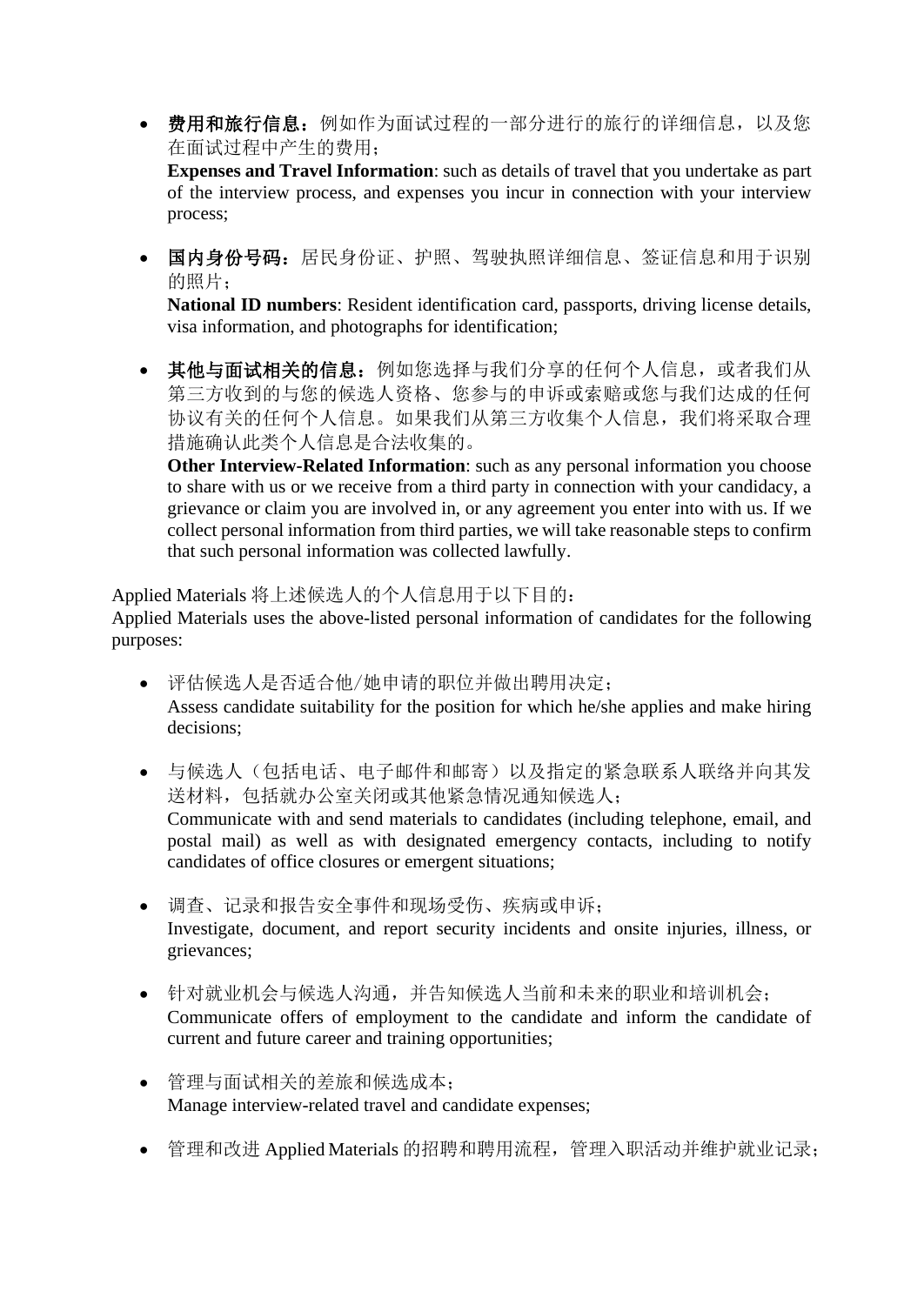Manage and improve Applied Materials' recruiting and hiring processes, administer onboarding activities and maintain employment records;

• 在适用中国法律要求或允许的范围内核实候选人的身份并进行背景调查或获得 参考资料(若候选人提供了可以作为参考资料的个人信息,则 Applied Materials 可以直接使用他们);和 Authenticate candidate identity and conduct or obtain reference and background checks to the extent required or permitted by Applicable Chinese Law (if the candidate provides Personal Information of personal references, Applied Materials may also reach

out to them directly); and

• 其他适用中国法律所要求或允许的目的。 Other purposes as required or permitted by Applicable Chinese Law.

在适用中国法律允许的限度内,Applied Materials 也可能出于下列目的处理下述敏感个 人信息:

To the extent permitted by Applicable Chinese Law, Applied Materials may also process the below mentioned sensitive personal information for the purposes listed below:

| 个人信息类型                               | 目的及必要性                                                                                                                                                                                                                                                                    |
|--------------------------------------|---------------------------------------------------------------------------------------------------------------------------------------------------------------------------------------------------------------------------------------------------------------------------|
| <b>Types of Personal Information</b> | <b>Purposes and Necessity</b>                                                                                                                                                                                                                                             |
| 健康信息<br>Health condition data        | 评估候选人是否适合其所申请的职位,决定候选<br>人能否访问受限地点, 以及其他适用中国法律所<br>允许的必要目的<br>To assess candidate suitability for the position,<br>determine whether the candidate may access certain<br>restricted locations, and for other necessary purposes<br>permitted under Applicable Chinese Law |

本公司仅根据上述目的处理个人敏感信息,并严格遵守适用中国法律的要求。

The Company only processes sensitive personal information in accordance with the purposes described above and strictly follows the requirements of Applicable Chinese Law.

## 三、对候选人个人信息的保存 **Retention of Candidate Personal Information**

如果您的申请成功,在招聘过程中处理的个人信息将被添加到您的员工记录中,并根 据 Applied Materials 的员工隐私通知以及其他内部政策进行处理。在您接受工作机会后 以及在您加入我们之后的任何时候,您都可以在我们的内部网站上访问上述该政策的 副本。

If your application is successful, personal information processed during the recruitment process will be added to your employee record and processed in accordance with Applied Materials' applicable employee privacy notice and policy. You will be provided with access to a copy of that policy after accepting your offer of employment and at any time on our intranet after you start with us.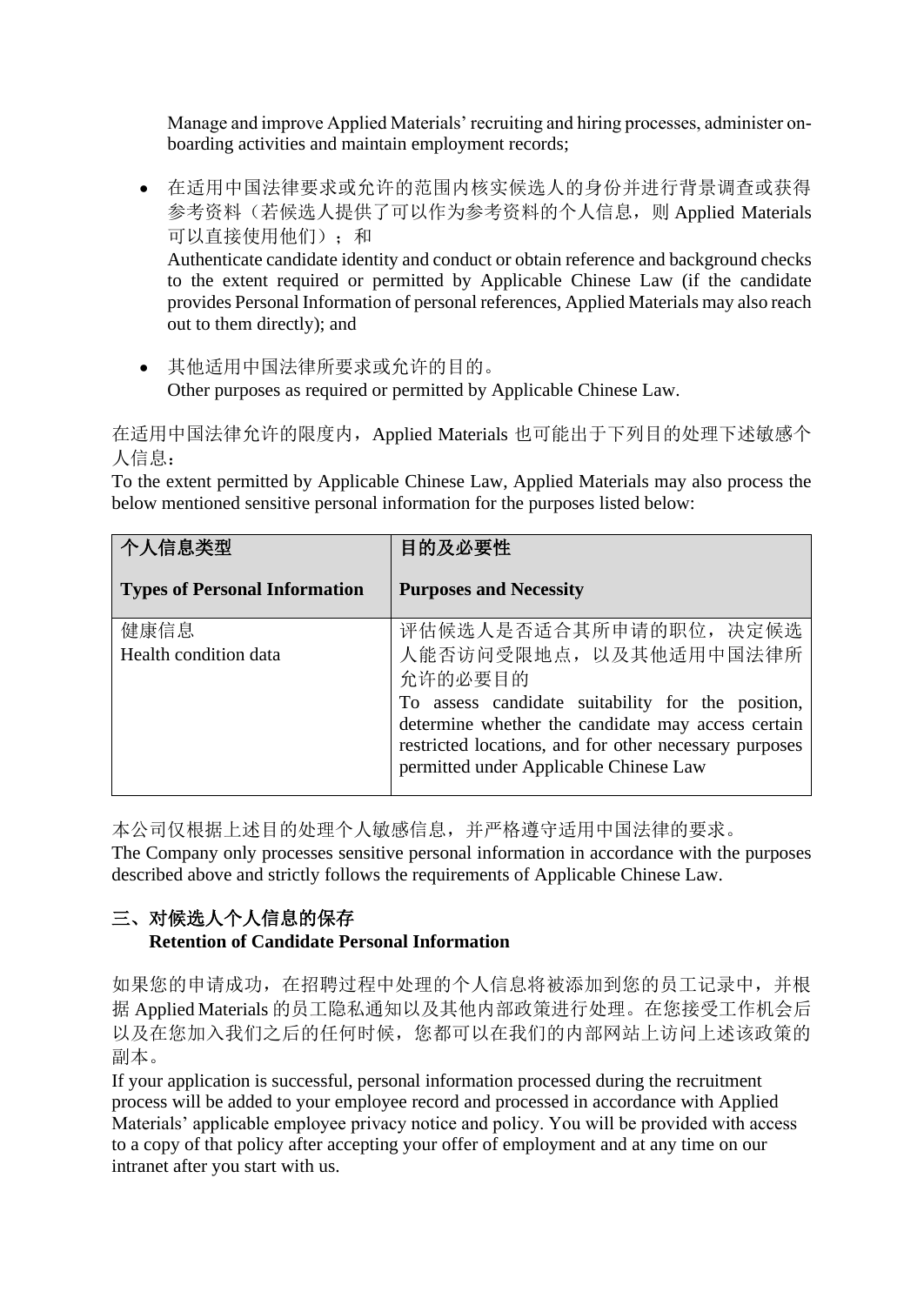除非适用中国法律另有规定,否则 Applied Materials 会保留从候选人那里收集的个人信 息,直至达到收集信息的目的所必需的时间。

Applied Materials retains personal information collected from candidates for as long as it is necessary to accomplish the purposes for which it was collected, unless otherwise required by Applicable Chinese Law.

我们使用技术、行政和物理措施来保护每位候选人的个人信息。如果发生安全事件, 我们将立即采取补救措施,并在适用中国法律要求时通知相关政府机构和受影响的候 选人。

We use technical, administrative, and physical measures to protect every candidate's personal information. In case a security incident occurs, we will take remediation actions immediately and notify relevant government agencies and affected candidates when required by Applicable Chinese Law.

## 四、候选人个人信息的共享 **Sharing of Candidate Personal Information**

公司可能会在以下情况下共享候选人的个人信息,以用于招聘和运营目的: The Company may share personal information of candidates under the following scenarios for recruitment and operations purposes:

- 您的个人信息可能会披露给我们的人力资源、财务和行政部门以及其他相关人 员,例如招聘和就职过程中的面试官、有空缺的业务领域的经理及其同事以及 IT 和法律部门人员,用于本通知中所述的招聘、行政管理等目的; Disclosure to our human resources, finance and administration functions and other relevant personnel, such as interviewers involved in the recruitment process, managers and coworkers in the business area with a vacancy for recruitment and onboarding purposes, and IT and legal department personnel, for recruitment, administrative and management purposes as described in this Notice.
- 根据适用中国法律的规定,在需要知情的基础上,与招聘和管理服务提供商、 背景调查服务提供商、法律顾问、安全事件应急服务商以及托管、云服务和其 他技术服务提供商共享候选人的个人信息; Sharing with recruitment and administration service providers, background check providers, legal advisors, service providers for security incident response, and hosting, cloud, and other technology services providers on a need-to-know basis in accordance with Applicable Chinese Law.
- 根据适用中国法律的规定,与政府机构或其他第三方共享候选人的个人信息以 遵守我们的法定义务。 Sharing with government agencies to comply with our legal obligations in accordance with the Applicable Chinese Law.

如果 Applied Materials 因合并、分立、解散、宣布破产或其他原因需要转让候选人的个 人信息, Applied Materials 将通知候选人接收方的名称和联系方式, 并要求接收方继续 履行作为个人信息处理实体的义务并遵守本通知。否则,接收方需要重新获得候选人 的同意。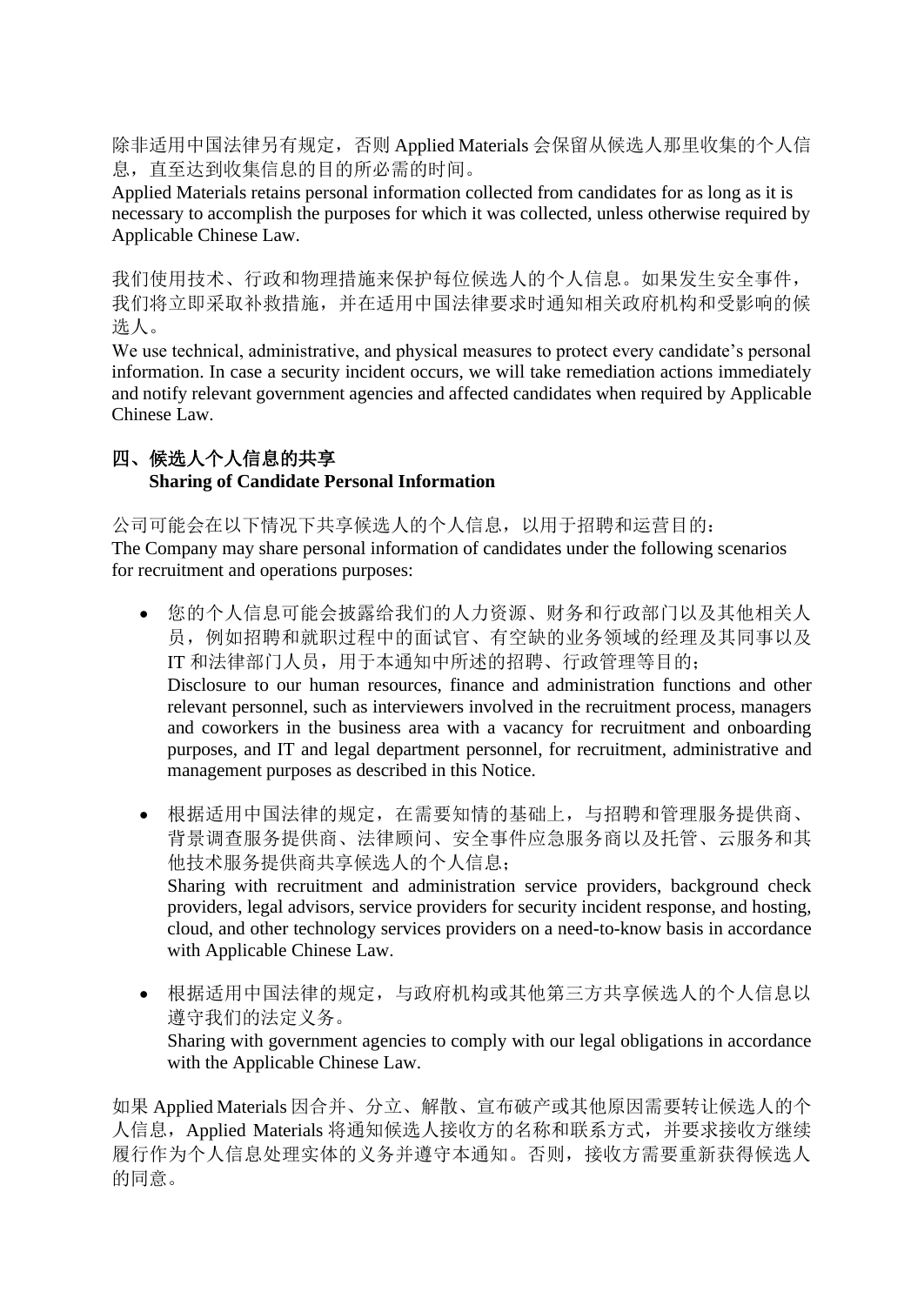If it is necessary for Applied Materials to transfer personal information of candidates in case of a merger, division, dissolution, declaration of bankruptcy, or other reasons, Applied Materials will notify candidates of the name and contact information of the receiving party, and require the receiving party to continue fulfilling obligations as a personal information processing entity and to comply with this Notice. Otherwise, the receiving party needs to reobtain consent from candidates.

## 五、个人信息的跨境传输 **International Transfer of Personal Information**

Applied Materials 是一家全球性公司,在多个国家/地区设有法人实体。有关 Applied Materials 的法人实体的详细列表,请参[阅此处。](https://www.appliedmaterials.com/company/contact/locations)为开展业务运营、进行人力资源管理、 履行法律义务和出于其他合法目的,Applied Materials 可能会将从中国候选人那里收集 的个人信息传输到中国境外的全球实体。

Applied Materials is a global company which has legal entities in several countries. Please see [here](https://www.appliedmaterials.com/company/contact/locations) for a detailed list of Applied Materials legal entities. To perform business operations, carry out human resources management, fulfill legal obligations and for other lawful purposes, Applied Materials may transfer personal information collected from candidates in China to our global entities outside of China.

出于招聘管理的目的,公司可能需要将候选人个人信息传输给中国境外其他方;当前 和潜在的商业伙伴;经销商和供应商;如需要,以及行业、标准化和专利机构。 For recruiting management purposes, the Company may also need to transfer candidate personal information to other parties outside of China; current and potential business partners; vendors and suppliers; and industry, standardization and patenting bodies, as required.

如果候选人的个人信息被转移到中国境外,公司将根据适用中国法律转移此类信息, 并根据适用中国法律采取措施提供足够等级的数据保护。

If candidate personal information is transferred outside of China, such transfer will comply with Applicable Chinese Law and measures will be implemented to provide an adequate level of data protection in accordance with Applicable Chinese Law.

# 六、候选人的权利 **Rights of Candidates**

根据适用的中国法律,候选人对其个人信息享有以下权利: Candidates have the following rights with respect to their personal information under Applicable Chinese Law:

• 访问和获取个人信息副本的权利:除非适用中国法律另有规定,您有权要求我 们向您提供访问权限或您个人信息的副本;

**Right to access and obtain a copy of your personal information**: You have the right to request that we provide you with access to or a copy of your personal information unless otherwise specified by Applicable Chinese Law;

• 可携权:您有权要求我们根据适用中国法律规定的要求将您的个人信息传输至 您指定的实体;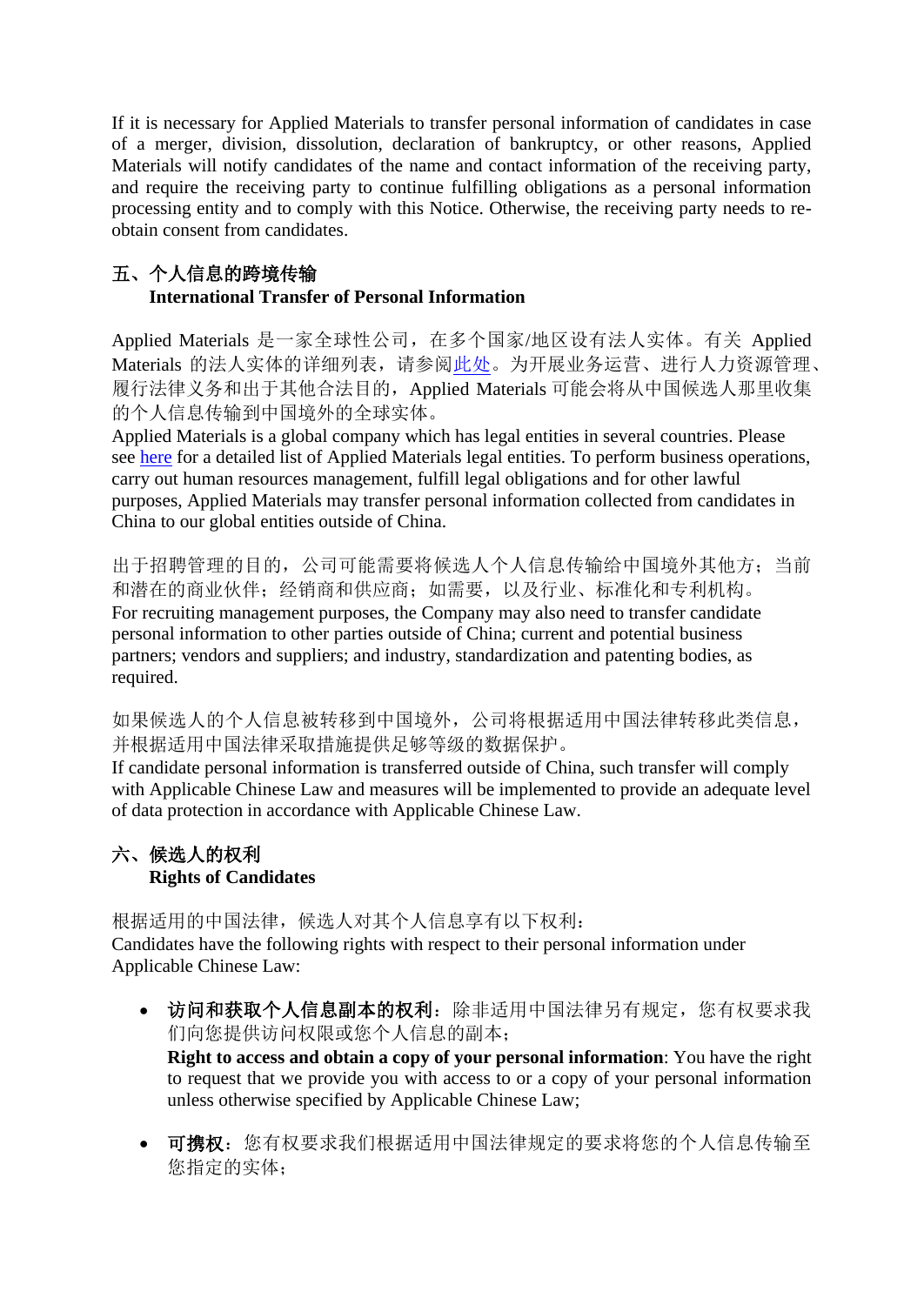**Right to portability**: You have the right to request that we transfer your personal information to entities appointed by you in accordance with the requirements as set out under Applicable Chinese Law;

• 更正权:如果您的个人信息不准确或不完整,您可以要求我们更新和更正您的 个人信息;

**Right to rectification**: If your personal information is inaccurate or incomplete, you may request that we update and rectify your personal information;

- 删除权:如果满足以下条件之一,您可以要求我们删除您的个人信息: **Right to erasure:** You may ask us to delete your personal information if one of the following conditions is satisfied:
	- o 处理目的已经实现、无法实现或者为实现处理目的不再必要; The purpose of the processing has been achieved, is impossible to achieve, or it is no longer necessary to achieve the purpose of processing;
	- o 保存期间已届满; The retention period ends;
	- o 如果我们需要您的同意来处理您的个人信息,您已撤回您的同意;或 You have withdrawn your consent, if we rely on your consent to process your personal information; and
	- o 我们在处理您的个人信息时违反法律、行政法规。 We violate laws or administrative regulations when processing your personal information.
- 要求解释的权利: 您可以要求我们解释 Applied Materials 如何处理您的个人信息。 **Right to request explanation**: You may request that we explain how Applied Materials processes your personal information.
- 拒绝和限制处理的权利:您可以要求我们停止或限制我们处理您的个人信息, 例如当您认为数据不准确或您拒绝我们处理它们,除非我们对您个人信息的处 理为您就业所必须或是适用法律的法定要求。

**Right to object to and restrict processing**: You may ask us to stop or restrict our processing of your personal information, such as where you contest the accuracy of the data or object to us processing it - unless our processing of your personal information is necessary for your employment or is mandatorily required under Applicable Laws.

• 撤销同意权:如果我们依赖您的同意来处理您的个人信息,您有权随时撤销对 未来处理的同意。

**Right to withdraw consent**: If we rely on your consent to process your personal information, you have the right to withdraw consent to future processing at any time.

### 七、联系我们 **Contact us**

如果您对 Applied Materials 如何收集和处理您的个人信息有疑问,或者您希望就您的个 人信息行使您的权利,请通过 [dataprotection@amat.com](mailto:dataprotection@amat.com) 与我们联系。